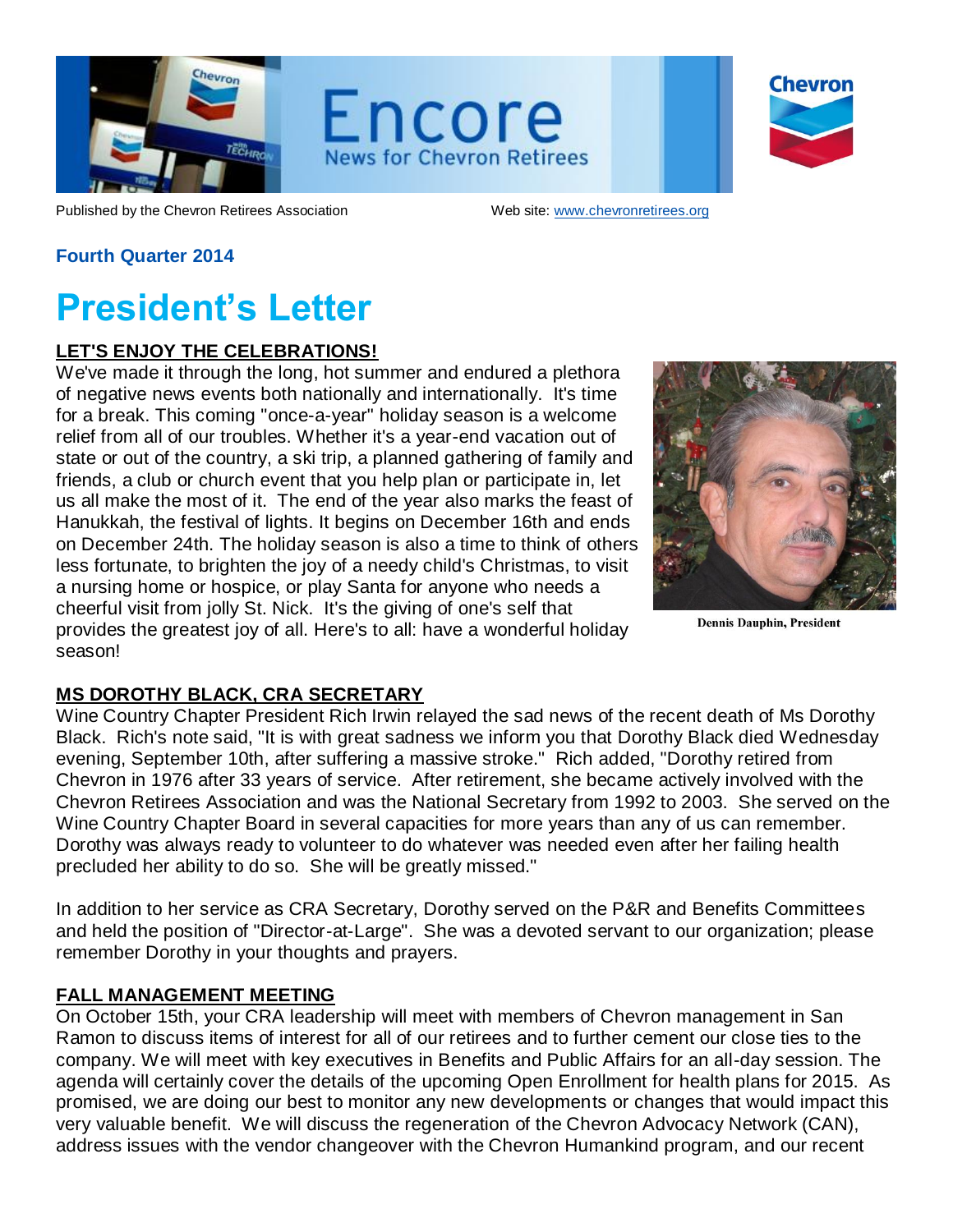venture into the Boomer Network meetings (as noted later in my letter). CRA Secretary MJ Stone and Treasurer Pat Branson will cover the administrative and financial areas.

The Fall Management Meeting keeps us in tune with Chevron's goals and plans for the future. Our message is to report on our progress and to offer our continued support of their goals and programs. I am pleased and very honored to have this annual convocation. Members of your CRA leadership team have the opportunity to confer with and interact directly with Chevron executives. It speaks volumes of our ongoing partnership and concern.

## **EARTHQUAKE SHAKES THE NAPA VALLEY AREA**

It was early in the morning of Sunday, August 24th when a strong earthquake rocked the scenic Napa Valley wine country. It was reported as a 6.0 magnitude earthquake, reviving memories of the big quake that struck the San Francisco Bay Area 25 years ago. Once hearing the news, I contacted Northern California Area Vice President Mike Elgie to see how he and others in the area fared. Mike reported that there was lots of shaking and damage in the towns of Napa and Vallejo. He said he was awakened around 3:30am. He inspected his home and found no damage; even the glassware stayed on the shelves. Checking in with Wine Country Chapter President Rich Irwin, he reported that he had not received any news regarding CRA members. Most of the damage, Rich said, was in Napa, Vallejo and along the highway 29 and 121 corridors. Rich later reported that 172 persons were sent to the Queen of the Valley Medical Center in Napa; only 13 were admitted with one in critical condition.

Later reports indicated one death from a falling chimney and that many of the Napa wineries sustained damage, with one claiming a 40% loss of their barrel storage. Mike reported that his Cline wineries escaped pretty much unscathed with some broken glass and pictures off the wall. He promised to send me the undamaged inventory.

## **A "BOOMER FAIR" HELD IN SAN RAMON**

The "Boomer Network" is a great opportunity to meet and greet those employees considering retirement. The name "Boomers" refers to those folks who are in the generation between their older children and their elderly parents. Many are required to care for both generations at the same time. At this fair, various organizations had tables to present information relating to needs of the Boomer generation. At the Pascagoula Refinery in June, the Boomer event was in the form of an hour-long PowerPoint slide presentation covering everything you ever wanted to know about planning your retirement from Chevron.

At the most recent Boomer event, the Chevron Retirees Association was represented by Chuck Scanlan (President) and Joanne Clum (Secretary) of the Contra Costa Chapter, Bob Boenic and Bill Leney (CRA Past President). During the hour and a half long session, they were able to meet about a dozen Chevron employees who said that they were a year or two from retirement. This, of course, provided the opportunity to tell them about the social and communication advantages of CRA membership and our excellent record of service to all retirees regarding retiree benefits. We are extremely proud of Benefits Chair Al Horan and his track record of resolving problems in this arena. According to CRA Past President Bill Leney, "Most potential retirees seemed amazed at how inexpensive CRA dues are and were enthusiastic about joining." Bill adds, "We provided handouts describing why they should join CRA. We offered to appear at future Boomers' events in San Ramon, Richmond and other Chevron locations; we just need the schedule."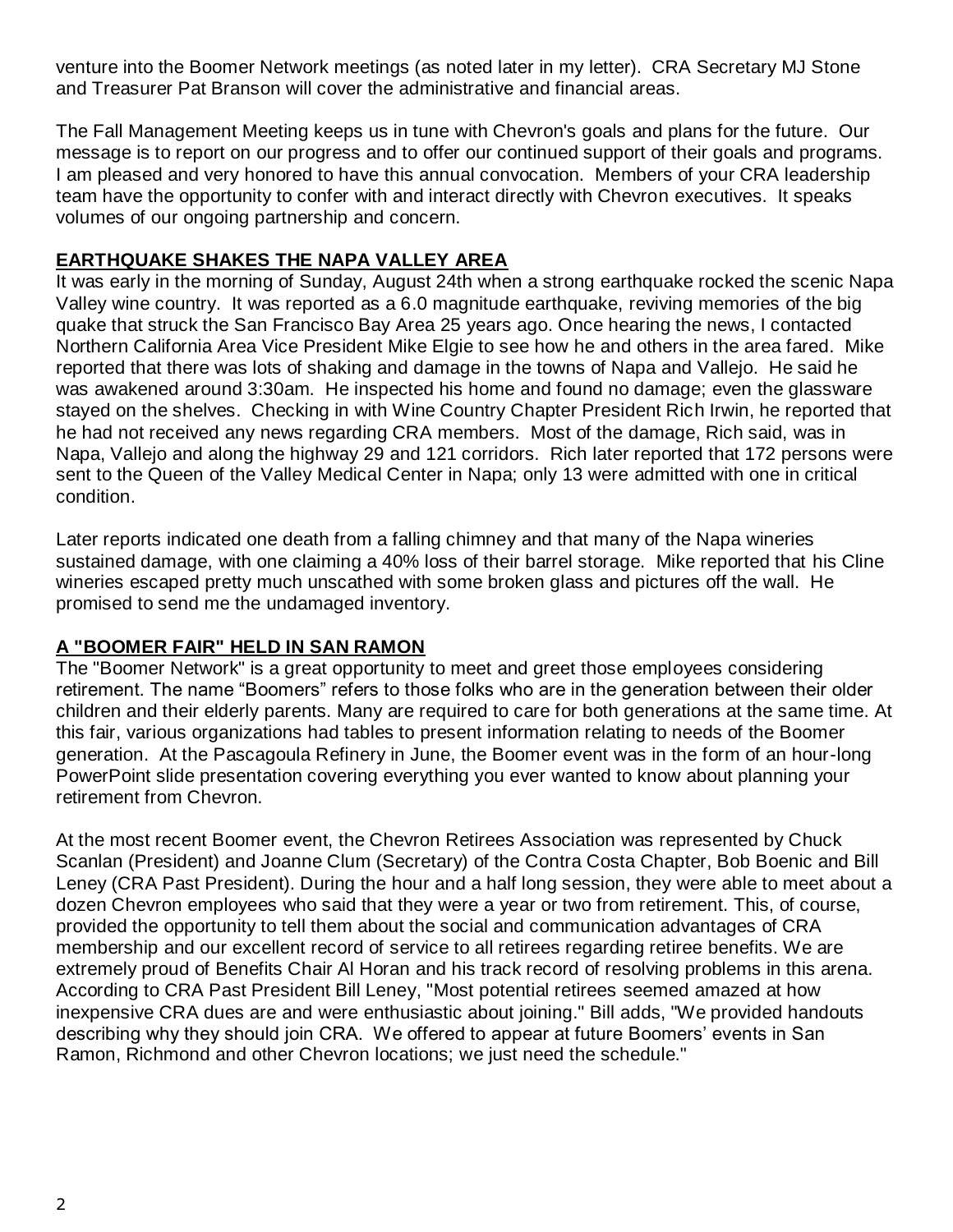## **NEW CHAPTER PRESIDENT INSTALLED**

On August 15th, I had the great pleasure of attending the Southwest Mississippi Chapter's Luncheon in Brookhaven, MS. The occasion included the installation of a new Chapter President, Mr. Bob W. Donaldson. Bob succeeded outgoing Chapter President Richard Price, who was presented with a Certificate of Appreciation for his service. Bob Donaldson, who is 88 years young, is a legend among those who worked in the Venice area and offshore oilfields in the 70s. He assumes the chapter presidency with great energy and vigor, just as he did when he was Chevron's Venice District Supervisor. Bob will join with long-time Chapter Secretary, Carol Cothern, who has dutifully kept in personal contact with the retirees in the area, alerting them to chapter luncheons and CRA news. Bob pledges to keep the Southwest Mississippi Chapter going for as long as possible.



**Bob Donaldson and Richard Price** 

### **CRA WEBSITE UPGRADED**

Many of us likely remember the Windows 95 operating system (OS) for personal computers (PC). It usually marked the beginning of our journey in the phenomenal technology of home computing. It just grew from there and hasn't stopped growing to this very day. We also remember that operating systems were not static; newer and better versions kept landing on the store shelves. Well, our CRA website is not immune to growth or changes, either. At our Annual Meeting in Tulsa, Communications Chair Frank Coe advised that we needed to "upgrade" to a later version of our web platform or risk the ability to keep the site functioning properly. Of course, all of this is "behind the scenes" (like the Wizard of Oz) and Frank has been dutifully working to keep the CRA website online with the upgrading it needs. We all know what a valuable communication tool our website represents. We thank Frank and his committee for attending to this very important task.

## *Dennis*

Dennis Dauphin Association President [oceansprings1@cableone.net](mailto:oceansprings1@cableone.net) 228.875.7268

## **Tributes to Ms Dorothy Black**

"Dorothy Black was the "hub of the wheel" for several CRA Presidents. I believe she first served with Elmer Williams and was very involved in their reorganizational efforts for the Association and especially for Elmer's implementation of the "Unaffiliated Area" (now "Global Affiliates"). Dorothy became a close friend after my term of office expired in July of 1990. She carried on the tradition of being a gracious and efficient Secretary.

I am saddened by the news of her loss and I will miss her smiling face."

Past President Clay McElroy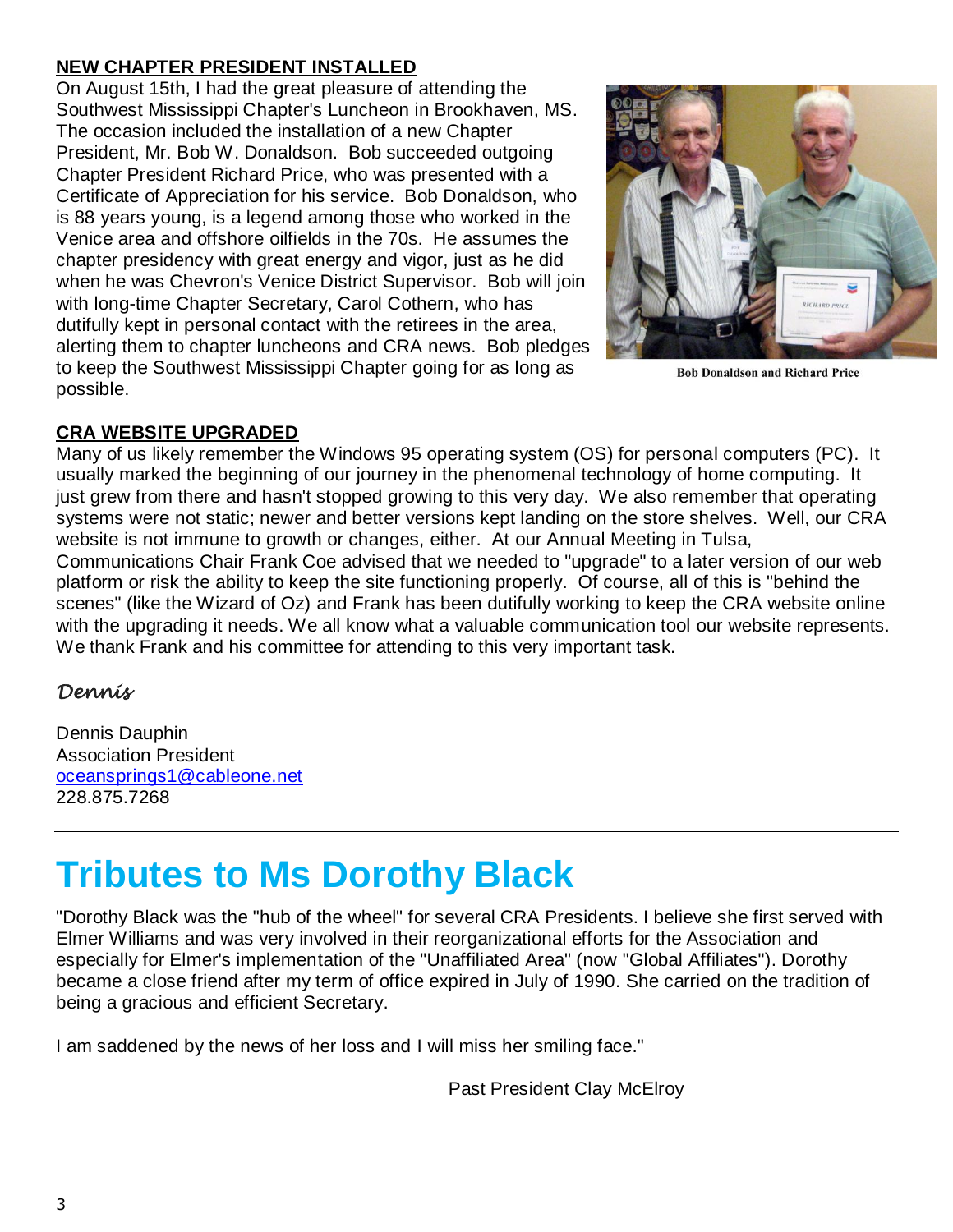"Dorothy was the CRA secretary during my terms as President. I had worked with her extensively in prior assignments as Committee Chair and Area Vice President. Thinking back, she was a very diligent and responsive secretary who provided me with a lot of coaching as I began my new responsibilities. We talked very frequently and she was responsible for much of CRA's success during the Texaco merger and the incorporation of the Texaco clubs into CRA. She was warm and considerate in her dealings with everyone. We are all indebted to her for her many contributions during her long term of service."

### Past President John Dewes

"Dorothy held the CRA Secretary position for 11 years, working for 5 different presidents. She was one of the first to receive the President's Award at the Annual Meeting. Given the nature of the secretary's job, the number of years she gave to CRA was nothing short of remarkable but she always said she loved doing it and working with people. Dorothy was one of those people who was always there to help, answer questions and provide assistance whenever necessary. I never heard anyone say a negative word about Dorothy, and that is a real accomplishment. She was one of the first people to make the "newcomer" within CRA feel welcome. Her attitude was always positive and greeted everyone with a smile. Dorothy will certainly be missed."

Past CRA Secretary Mary Lou Baugher

# **Chevron's Remarkable, Popular Sundial Project**

Here's a story about the Company's historic sundial that should interest every Encore reader – young and old.

Commissioned by Jim Baroffio, who was the president of the Chevron Oil Field Research Company (COFRC), the sundial project began in 1981 on the campus of the former Chevron scientific center at La Habra in Southern California. It was installed there because COFRC was Chevron's preeminent and only upstream research laboratory.

The Heliochronometer – a sundial on steroids --was designed and built at COFRC by a select group of Company engineers and technicians in the La Habra instrument and mechanical shops. When it was installed it was the only USA sundial in existence with accuracy to 30 seconds. It also marked the expansion and growth of COFRC – including its buildings and grounds as a dedication to excellence in Science and Engineering.

Chevron retiree Frank Coe recalls: "Besides being an impressive solar time piece, it was the center of a scale model of the solar system. The Heliochronometer was the sun. And as you walked through the campus, you encountered the planets imbedded in the concrete at scale. That was both in diameter and relative distance from the sun. Earth and the larger planets were easy to spot. Finding Pluto, at the very back of the lot, represented a challenge."



**Heliochronometer at La Habra**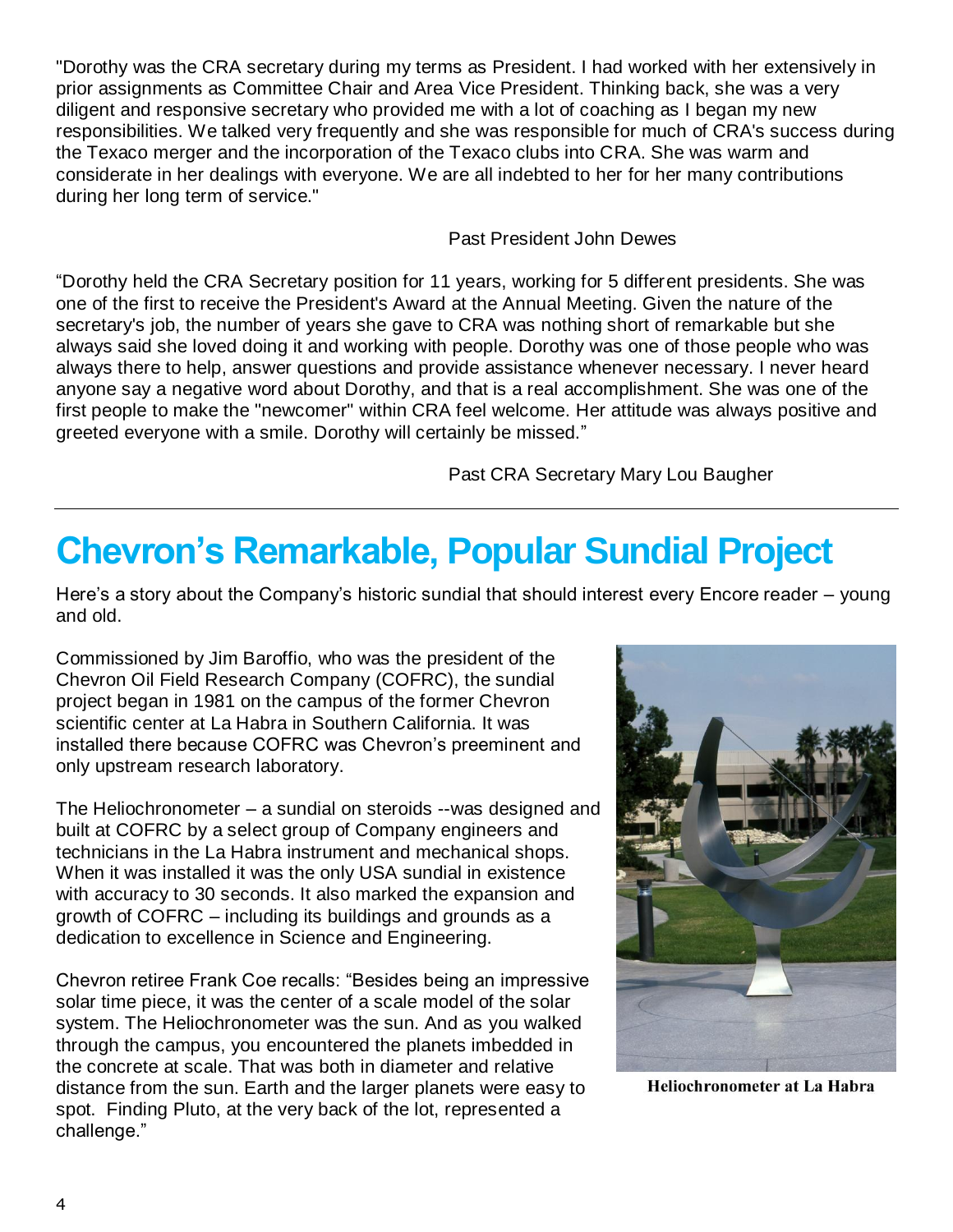Additionally the 5x5x6.5 welded stainless steel equatorial sundial juxtaposed the Company's cuttingedge technology with the world's oldest time keeping. For example, the Heliochronometer sundials were man's primary timekeepers for at least 500 years. What's more, the most accurate kind of sundial symbolizes man's creativity and our commitment to excellence in science and engineering.



Carel Koopmans, the former La Habra Chapter president reminisces, "The Helio was a one of a kind beautiful piece of art. It was publicized in all the local newspapers and written up in all the Chevron publications including the Annual Report. My wife, Jane, and I were heartbroken in 1999 when it was decided to move the Helio north to San Ramon, California. It would have looked beautiful in our yard."

How was that delicate scientific instrument protected from damage in its move from Southern to Northern California? "It was crated and shipped as an assembly to San Ramon," recalls H.K. Keswani. "My recollection is that it sat crated for some time to determine the desired location in San Ramon." He

added "I was manager of Engineering Services at the time of the announcement to close the Lab but was on Special Assignment to Hap Payne at the time of my retirement in June 2000. One of my duties was to facilitate the transfer to other Chevron facilities or the disposal of any unwanted items. At my retirement I had 30 plus years of combined Gulf Oil/Chevron service."

Subsequently, following the 255-pound Helio's arrival at Chevron Corporation headquarters in San Ramon, Hap Payne, a Chevron retiree and former president of CBRES, had responsibility of ensuring that the "Helio" was properly adjusted as to latitude and longitude by experts. That task included retired employee Philippe de Lourielle along with Dudley Warner who was the expert gentleman from NASS (Northern American Sundial Society). Keswani added: "My recollection is that the brass planets which were installed in the sidewalks at their proportional scale orbits were shipped to San Ramon but never installed. I also believe the Helio was not quite the symbol for the San Ramon office park that it was for the folks in La Habra."

Warner, by the way, worked with Chevron to modify the base mounting to tip the dial pedestal both south and east to correct for the new location. The dial face of the 60-inch diameter equatorial ring is marked with hour, half-hour, 15 minute, 5 minute and one minute lines along with Arabic hour numerals showing PST and PDT.

The Heliochronometer's new home is physically situated within the Corporation's main campus quadrangle just outside Building A. Situated in a garden setting with walkways it is a very accessible, popular and attractive location to employees and or visitors.



**Time markings (Courtesy NASS)**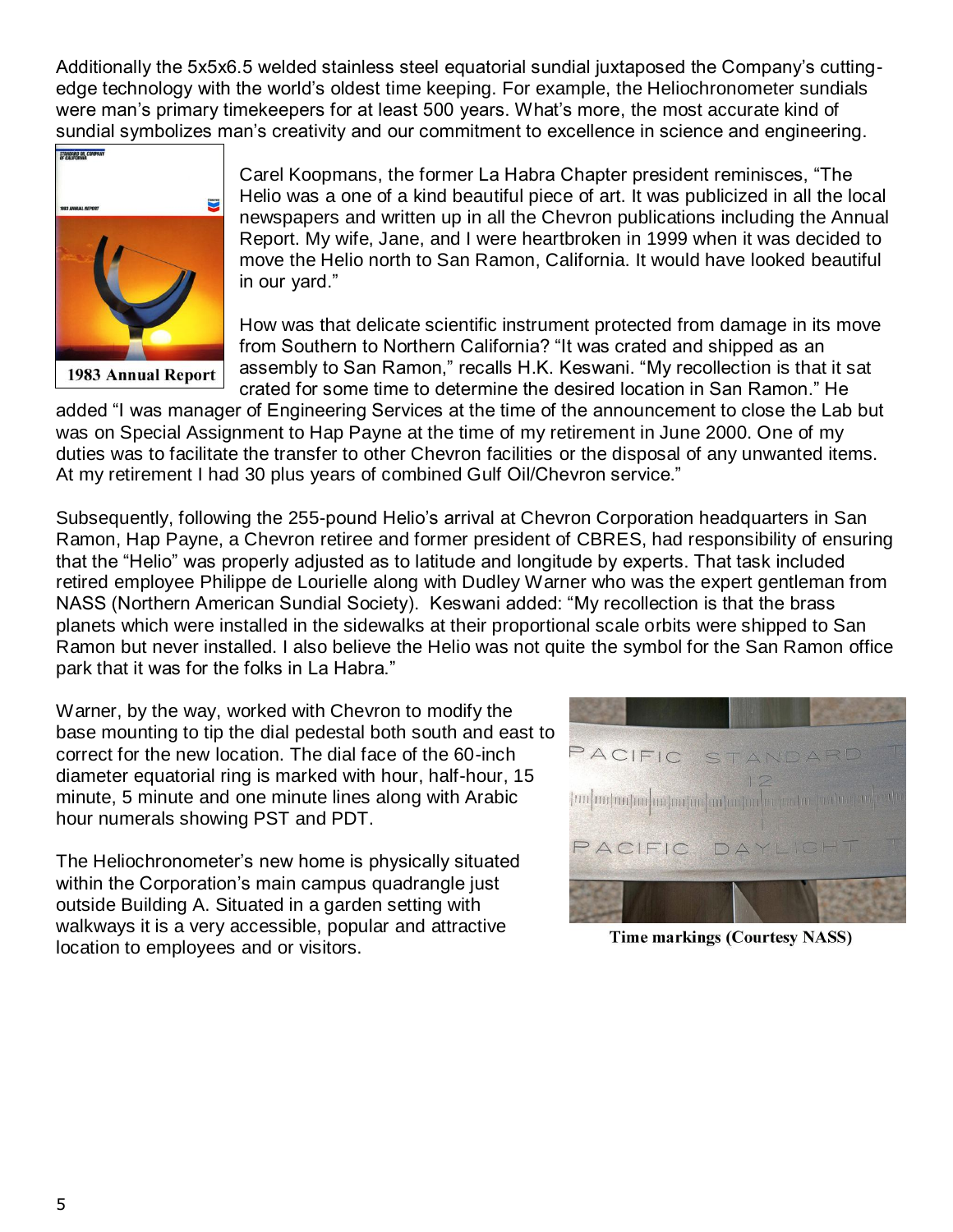# **Chevron Retiree Briefs**

There was a most interesting subject discussed at the 2014 Mid-Year meeting in San Francisco. A highlight of that thesis was subsequently published in the July 2014 issue of the Oklahoma City Chapter Newsletter. Accordingly, at that San Francisco gathering: "It was decided to classify each CRA chapter as Robust/Healthy, Moderately Healthy or Hanging On/At Risk Chapters."

It also was reported that Lee Johnson, then The Plains Area VP, placed the Oklahoma City, Palo Duro and Texoma Chapters in the At Risk group based on comments by their Chapter Presidents. Moreover, according to the Newsletter article, the term "Satellite Chapter" has been developed which would mean "we could become a Satellite Chapter to one of the Tulsa Chapters. As such, a selected Tulsa Chapter would handle "all our administrative responsibilities as well. Our chapter could continue to function as an individual group and carry on with our meetings much as we are doing now." Johnson also reportedly cited that "Another alternative is to join the Global Affiliates. They would handle our dues and general news. As for our meetings we could inform members of these through postcards or e-mails."

## **A PLAINS AREA CHANGE**

WA (Walter) Baker is the newly elected AREA VP for The Plains whose membership includes the following eight chapters: East Texas, North Central Texas, Oklahoma City, Palo Duro, Texoma, Tulsa, Tulsa Skelly-Getty- Texaco and West Texas/New Mexico.

He informed Encore that "My wife and I grew up in a small farming community in central Illinois. I graduated from Missouri University of Science and Technology (formerly University of Missouri-Rolla) with a BS degree in Petroleum Engineering in December of 1970. Went to work for Skelly Oil Company in April 1971 in Bay City, Texas as a production engineer. Worked for Skelly, Getty, Texaco and Chevron in various drilling and production assignments in Odessa, Levelland, Longview and Midland, Texas and Hobbs, New Mexico."

"I retired from Chevron in December 2002 after 32 years.



WA (Walter) Baker

Following a brief retirement I worked another 12 years as consultant, for an oilfield service company and a small production/consulting company before retiring and moving to Frisco, Texas in June 2014. In regards to the CRA he reported that "I served the West Texas – New Mexico Chapter of Chevron Retirees for five years as president prior to stepping down due to our family move from Midland to Frisco."

Regarding his family Baker emphasizes "Our two grown sons are married and we have four grandchildren. We enjoy being with our family and like to travel whenever possible. Having just moved we are beginning our search for ways to get involved in our new surroundings. In the past I have been active in my church, serving as Deacon as well as other offices. I have volunteered for Habitat for Humanity, Hospice of Midland, The Petroleum Museum and Stephens Ministry."

## **CHARLES PATTERSON RETIRES**

Charles Patterson has elected to retire from his CRA volunteer activities. Frank Coe, the CRA's Communications Chair said "We thank him for his service to the Association. He has been supporting the CRA Email Roster longer than we can remember. Other members of the CRA Communications Committee will be assuming this responsibility."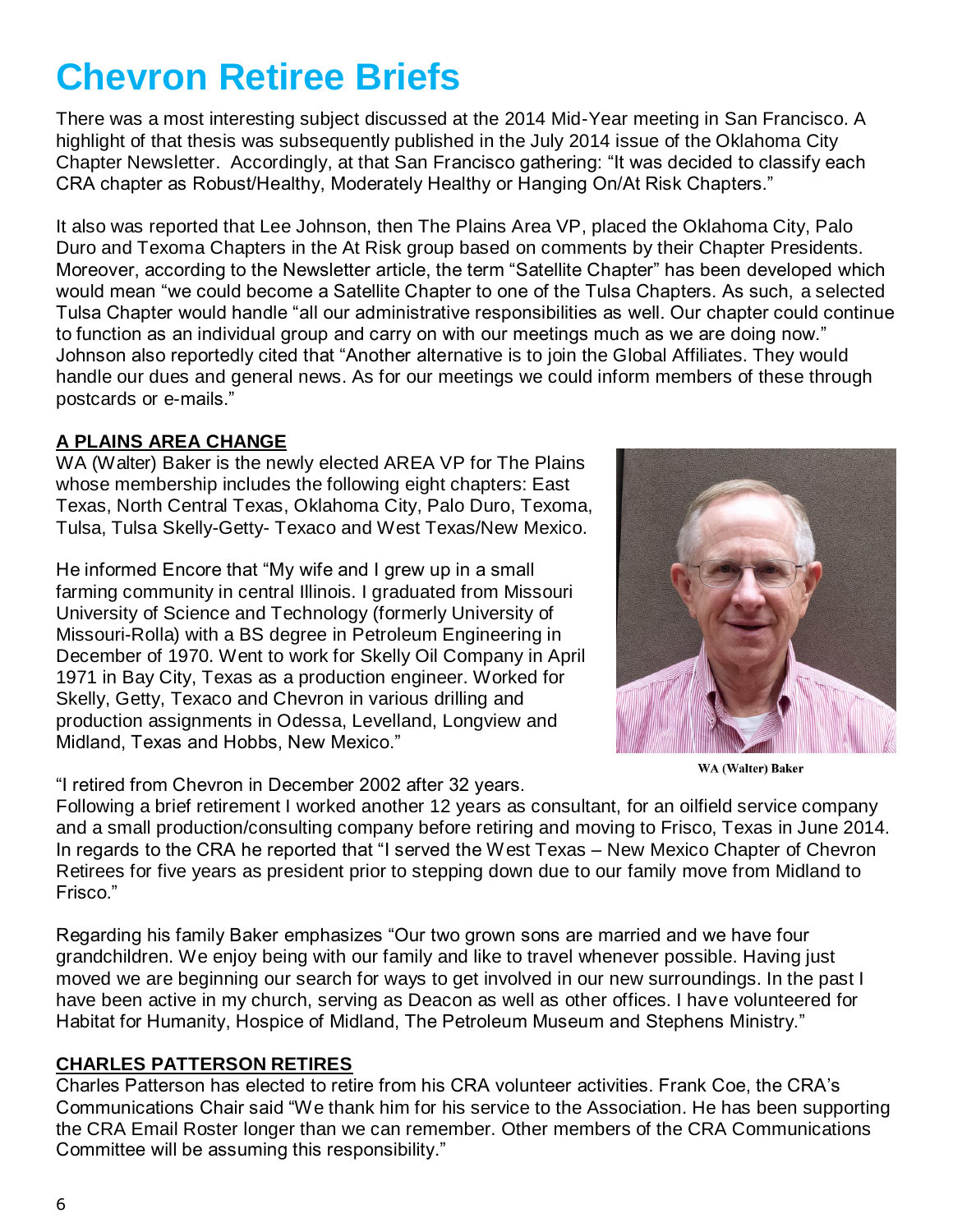# **Thomas McNicholas: A Busy Volunteer in Community, Education, Wildlife Activities**

Let's focus first on the following:

- Thomas McNicholas served 34 years (1968-2001) with the Chevron organization at a number of domestic and international work sites from California and other U.S. states to Western Europe, the Middle East and Eurasia. The latter two locales included an on-site five-year startup project in Saudi Arabia and one year in Kazakhstan.
- Additionally, he was active in petrochemical industry management for the majority of his Chevron career. He had responsibility for the business aspects of the planning, development and execution of many capital projects. He also counseled the corporation on related contracting policies and practices.
- From 1998-2000 he taught business classes (small business, business law and supervision) at Napa Valley Community College. From 1995 through 2006 he taught Project Management Supervision, Business Research Methods, Business Ethics and Global Business Strategies for the University of Phoenix Business degree program plus Project Management courses for the University of California Berkeley Business & Management Extension Program.

Let's focus next on his multiple volunteer Community Activities in Northern California.

- He's been a Board member of the "Area Agency on Aging" for Napa and Solano counties (2011-present), a Board Member of the Napa Solano Audubon Society (2007-2011); Commissioner for the Napa County Wildlife Conservation Commission (2008-present); and a Volunteer for the Yountville Veterans Home (2005- present).
- In January 2014, he joined the "Engineering Advisory Committee" which assisted in the start of  $\bullet$ an engineering track – named Project Lead the Way (PLTW) – program at Justin-Sienna High School in Napa. The latter is a Catholic School in the Lasallian Tradition (inspiring Faith, Scholarship and Bravery). By the way, Chevron is a corporate sponsor of PLTW.

## **Chevron's Northwest Retiree Volunteers**

Gary and Teresa Smith of Hebo, Oregon recently were honored with the 2013 Outstanding Community Service Award by the Nestucca Rural Fire Protection District.

The Smiths received the Nestucca Award for their volunteer support in the rebuilding of the Nestucca Fire Hall Building. For example, the building's interior improvements included three unfurnished ground floor resident rooms. Following a chat with the fire chief, the Smiths offered to financially support the furnishing of each of the living quarters for three college students – which they have done.

They have resided in South Tillamook County, which is located on the Central Oregon coast, since Gary retired from Chevron in 1983 in Seattle. His Company service encompassed 32 years as Marketing Services Management for the Pacific Northwest and Alaska.

A 50-year Dory boatman, Gary and Teresa sponsor a College Scholarship for local high school students through the Pacific City Dorymans Association with participation by the Chevron Humankind matching fund program.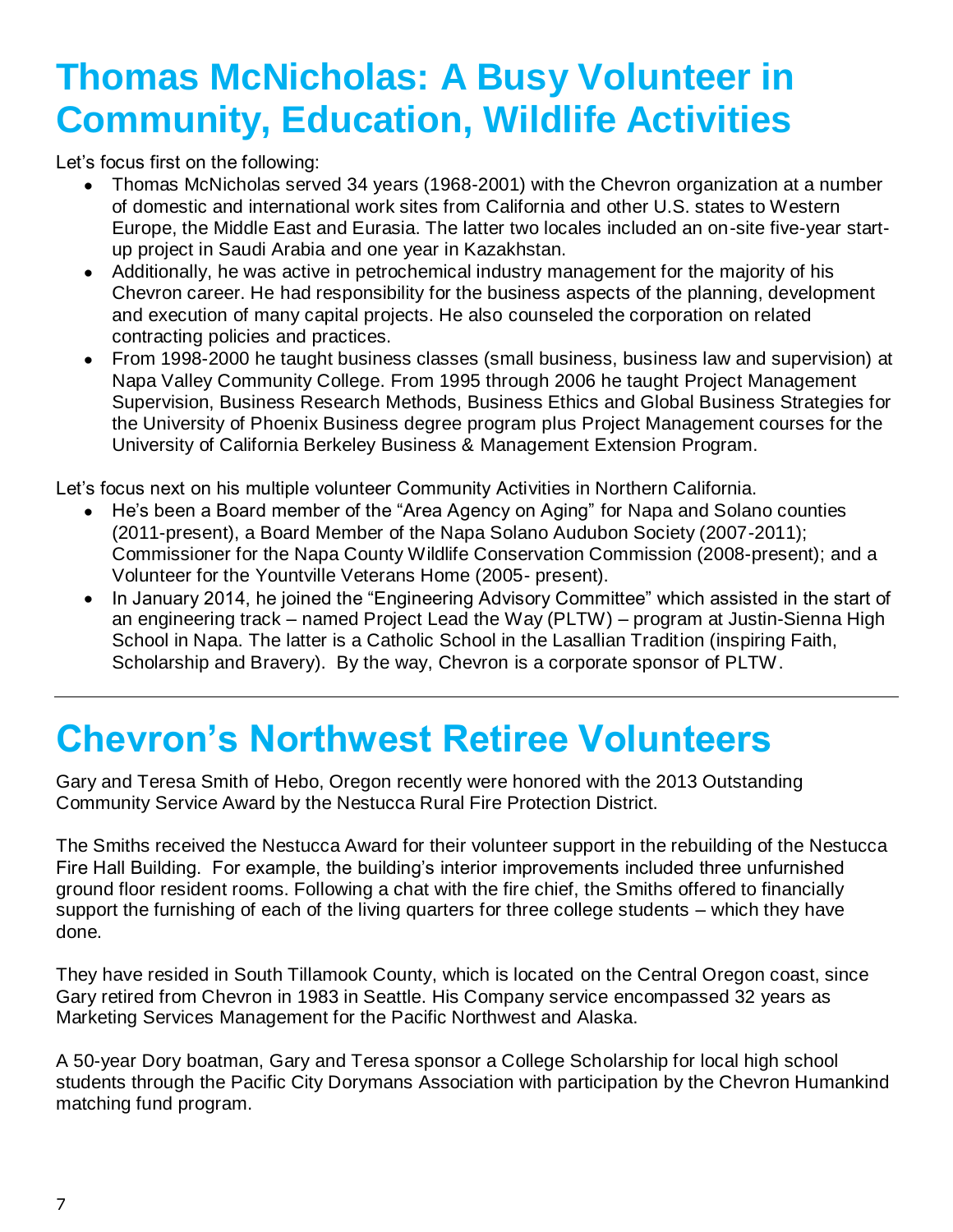Teresa is very active in local civic affairs, too. For instance, she is a member and past officer in the Daughters of the American Revolution, a past president of the South County Library Club and a current officer in the local Lions Club. Both Gary and Teresa are members of the ChevronTexaco Puget Sound Chapter of the Chevron Retirees Association.

# **Highlights of CRA's Regional Areas**

Following is an overview of FIVE REGIONAL CRA Areas beginning with the NORTH ATLANTIC SEABOARD, which consists of 10 chapters and two social groups. E. Kevin Ryan of Washington, CT is the AREA VICE PRESIDENT.

The NORTH ATLANTIC SEABOARD AREA stretches from the Canadian border in the north to Richmond, Virginia, in the South – with the Ohio border to the west and Atlantic Ocean to the east. Those CRA members in the Eastern Seaboard area are representative of the legacy companies which primarily include Chevron, Texaco, Gulf and Getty. There are a few Caltex retirees who were active from the period when that Company was based in New York City. The members residing in this region are enthusiastic in supporting their local chapters. That ongoing dedication is despite the CRA aging process that is taking its toll on membership. For example: At ten of 12 chapters the average age is in the mid to late 80s. That means members often are hard pressed to partake in chapter activities, attend annual meetings or serve in leadership roles on either chapter or national levels.

Next is a capsulized overview of the GULF COAST AREA, whose AREA VICE PRESIDENT is "Pat" Ketcham of Marrero, La. That region has 12 chapters in Alabama, Florida, Louisiana and Mississippi plus 2 social groups in Florida. Three of those chapters – which represent 70 percent of the approximate 1050 membership -- have Chevron operations that serve as recruiting bases. Some chapters, which meet bi-monthly or quarterly, are active in inviting varied guest speakers and participate in such civic endeavors as food drives, toys-for-tots and gift packages for the military. Two chapters have new presidents with Steve Smith at Singing River and Rudy Treml at Big Sun. In accepting his role Treml has been busy assessing the possibility of having 2014 chapter meetings in the three regional areas of Daytona Beach, Kissimmee and The Villages. While active recruiting is ongoing the declining membership is a concern.

Then there is THE PLAINS AREA with one dormant and seven active chapters spread over North Texas and Oklahoma. The North Central Texas Chapter in Dallas-Fort Worth is the largest PLAINS chapter. However that CRA turf is (1) expected to decline because no current Chevron employees are based thereabouts and (2) the existing Plains Area chapters have an aging membership base. Walter Baker is its newly appointed AREA VICE PRESIDENT.

On a more upbeat path is the SOUTH TEXAS AREA, whose AREA VICE PRESIDENT is George Treibel, which has seven chapters from Orange, Port Arthur and through the Houston Metro to The Hill Country of notably Kerrville, San Antonio and Austin. Dominant is the Metropolitan Houston Chapter with the largest membership, providing a yearly \$2,000 college scholarship to children/grandchildren of chapter members. The Texaco Retirees Club of Houston donates a check to the Houston Food Bank each December. Of import, too, is that several SOUTH TEXAS CHAPTERS recruit new retirees and non-renewals throughout the year.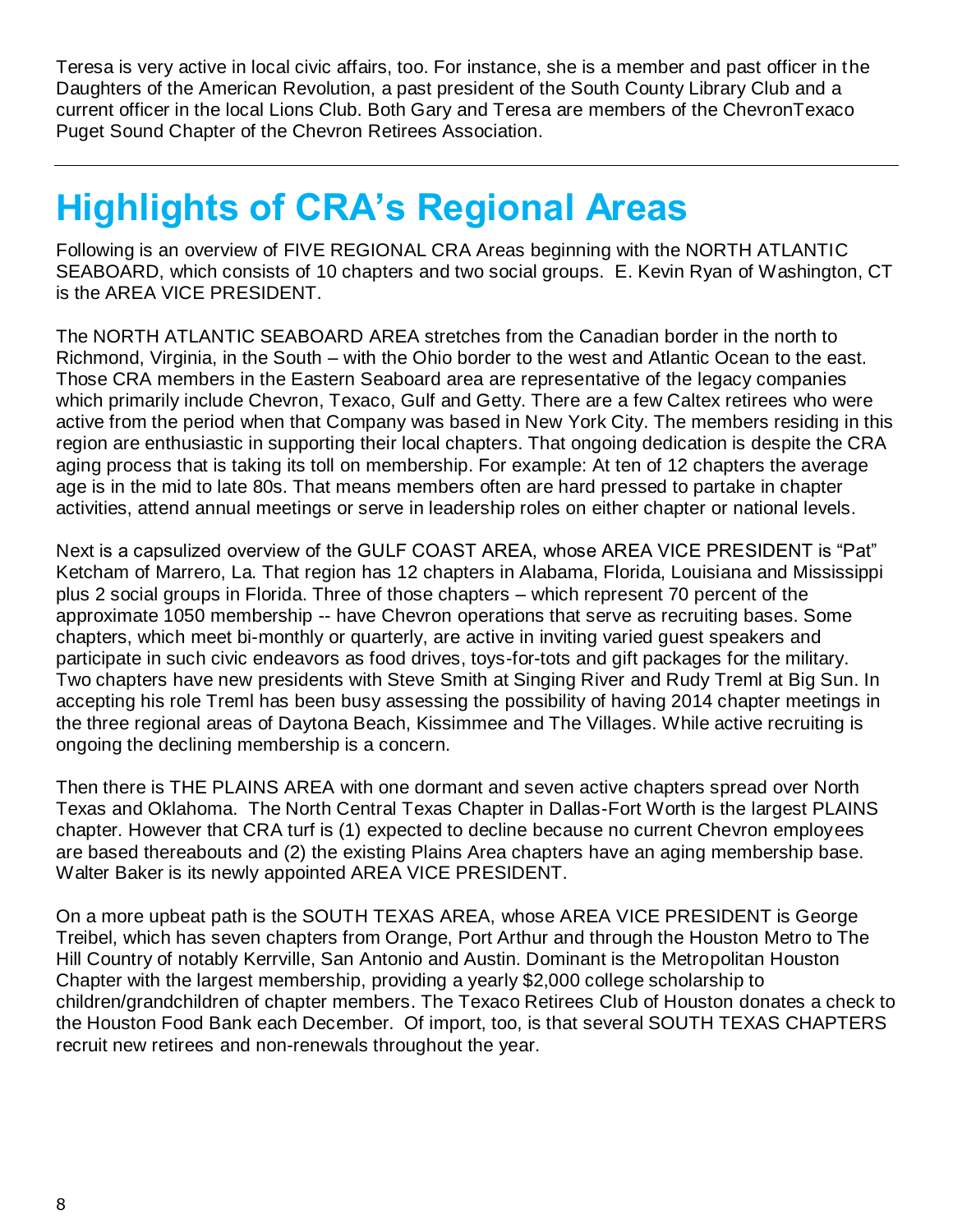Then there's the MIDWEST Area with eight chapters whose sites extend from Ohio in the USA's northeast corner going west to Illinois and Kansas and then back east through Tennessee, Kentucky, Georgia and North Carolina. "The largest of our eight chapters is the Chevron Texaco Gulf Retirees Club in Atlanta with 96 members," says John Bulla. He is AREA VICE PRESIDENT of the MIDWEST, which has an overall active membership of 717 retirees.

## **"Team Chevron" Active in Fundraiser Walks**

It was mid-June 2014 when Chevron employee Marian Catedral announced to retirees, non-profit partners and others that "Chevron is the Presenting Sponsor for the AIDS WALK Portland (Oregon) 2014." She informed others, too, that Chevron would have a booth at Portland's "Fields Neighborhood Park" for opening and closing ceremonies. That's where the 2.5-mile family walk would begin at 1 p.m. on September 6 following a 12:30 p.m. program.

Marian's announcement marked the second consecutive year that Team Chevron was active as the "Presenting Sponsor for CAP (the Cascade AIDS Project) and its annual fundraiser: the Portland, Oregon, AIDS Walk. That stroll through the heart of downtown Portland raised more than \$5.4 million during the previous 27 years. Among the 2014 walkers were Martha Moyer, president of the CRA's Portland Chapter and many other chapter members.

As to 2014 the fundraiser goal was \$450,00O. "We expect to make that goal by the end of September," said Peter Parisot, the Director of Development and Communications for the Cascade AIDS Project. The people who donate almost all that sum are residents all over our county." He also called attention to the fact that "The registered walkers totaled 2,493 and the attending walkers were between 9 and 10,000."

Besides serving as the largest, most visible gathering to raise awareness and education about HIV/AIDS in Oregon, the Portland AIDS Walk also serves as a model of cost-efficiency with over 85 percent of the funds "brought in" going directly to support programs of CAP and partnering agencies. Marian provided the following backgrounder on "why we support the AIDS WALK: "Today an estimated 1.2 million Americans are living with the HIV virus. Chevron's Robert Byrtus is a 33-year lubricants retiree who is active in the HIV/AIDS walk and tracks volunteer hours for Chevron's Humankind. He says, "My support is a personal one. My brother died of HIV/AIDS some time ago. Also, when my daughter went to work at CAP she encouraged our family and friends to take the AIDS WALK."

Around the world and right here at home, HIV/AIDS has affected both the Chevron family and its communities. Chevron has been at the forefront of the fight against AIDS since 1986 when it joined other U.S. companies to promote education and reduce the stigma surrounding AIDS in the workplace. In the 1990s Chevron expanded efforts internationally and in 2005 was the first energy company to institute a global HIV and AIDS policy supporting employees and their families. In 2013 Chevron announced that it would commit an additional \$5 million to The Global Fund to Fight AIDS, Tuberculosis and Malaria. This commitment raises Chevron's 8-year investment in The Global Fund to \$60 million thereby making the company the single largest private sector partner in the organization.

Marian Catedral says "Chevron is proud to be a presenting Sponsor of AIDS Walk Portland 2014. We support those who are still fighting."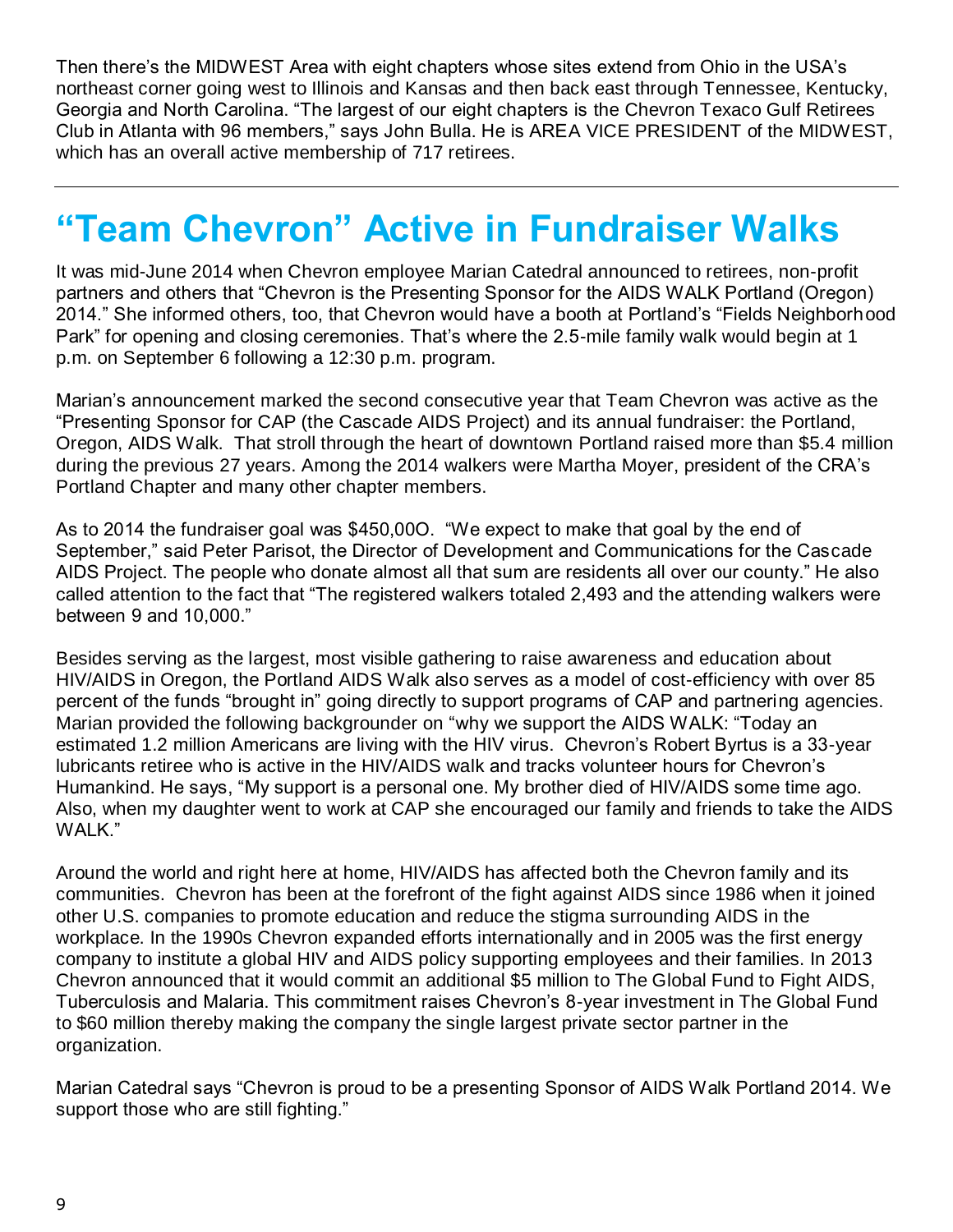## **LOUISVILLE SUPPORTS MAKE-A-WISH WALK**

It was early June 2013 when Chevron retirees participated in forming "Team Chevron." That was an organized effort to make a difference in a fundraising project for residents of Louisville (the hub), Tennessee and Ohio. Heading the project were Chevron retiree Craig Peterhansen (an active Makea-Wish volunteer and Kentucky Board Chair) and Don Reiss (the Louisville CRA Chapter President). That retiree-link merged with local Chevron operations in Louisville to support the annual charity event called the "Make-a-Wish Walk for Wishes."

It also marked a Chevron first in serving as a title sponsor for the Louisville "Make-a-Wish Walk" fundraiser, which was experiencing its 4th year. Altogether the participation of over 1,000 people in the three-state community resulted in raising nearly \$100,000 in support of this charity. The idea for the Company's involvement originated in concert with Chevron's Lubricants Business Center leader Mike Caci. The Chevron community team, led by Julie Dobbins, worked in tandem with the Lubricants Plant operations, the local retiree organization and some Chevron Marketers.

Chevron responded promptly in re-energizing its visible community corporate financial support by becoming the title sponsor for the three-state Make-a-Wish Walk program.

That effort also launched Team Chevron in becoming active in several unique fundraising efforts. That included (1) a silent auction of items donated or personally made by Team Chevron. Many retirees, who eagerly wanted to be involved, signed up for (2) the walk or became (3) virtually involved by donating to support the cause. Peterhansen also noted that "Many were able to take advantage of the Chevron matching program to multiply their gift."

The result of those aforementioned efforts by Team Chevron became the top fundraiser for the annual charity event – beating Ford, Toshiba and all other participating corporations. Combined with all of the corporate sponsorship, Team Chevron delivered over \$35,000 through 75 walkers. Included were 15 retiree walkers, supporters and a few Marketers.

Peterhansen adds that "During the Make-a-Wish Walk" Chevron took the lead in supporting a Kids Zone to allow the children of visiting families to play games, receive prizes and have their faces painted. That gave timely support and sustained the many wish children who attended with their families."

Now let's move ahead to June 16, 2014 and Louisville Make-a-Wish Supporters. Here's what Peterhansen wrote in the Louisville Chapter Newsletter: "Team Chevron I wanted to personally thank you for joining the local Chevron team in support of the Chevron Walk for Wishes on June 7. Not only did they have a record overall turnout but Chevron was the top fundraiser for the event. When all the final results are tallied they expect to raise over \$100,000 total. Chevron's combined financial support alone will deliver five very deserving children and their families with a special wish. This will give them hope, strength and joy to continue to deal with all the medical treatments and procedures they face and allow the family to rally while building some special memories."

Peterhansen added, "Last week my wife and I met a girl (age 15 same as our daughter Sarah) who has brain cancer. We look forward to being able to work with her, her younger brother and Mom and Dad to grant her wish. THANK YOU AGAIN FOR BEING A PART OF MAKING WISHES LIKE THESE COME TRUE."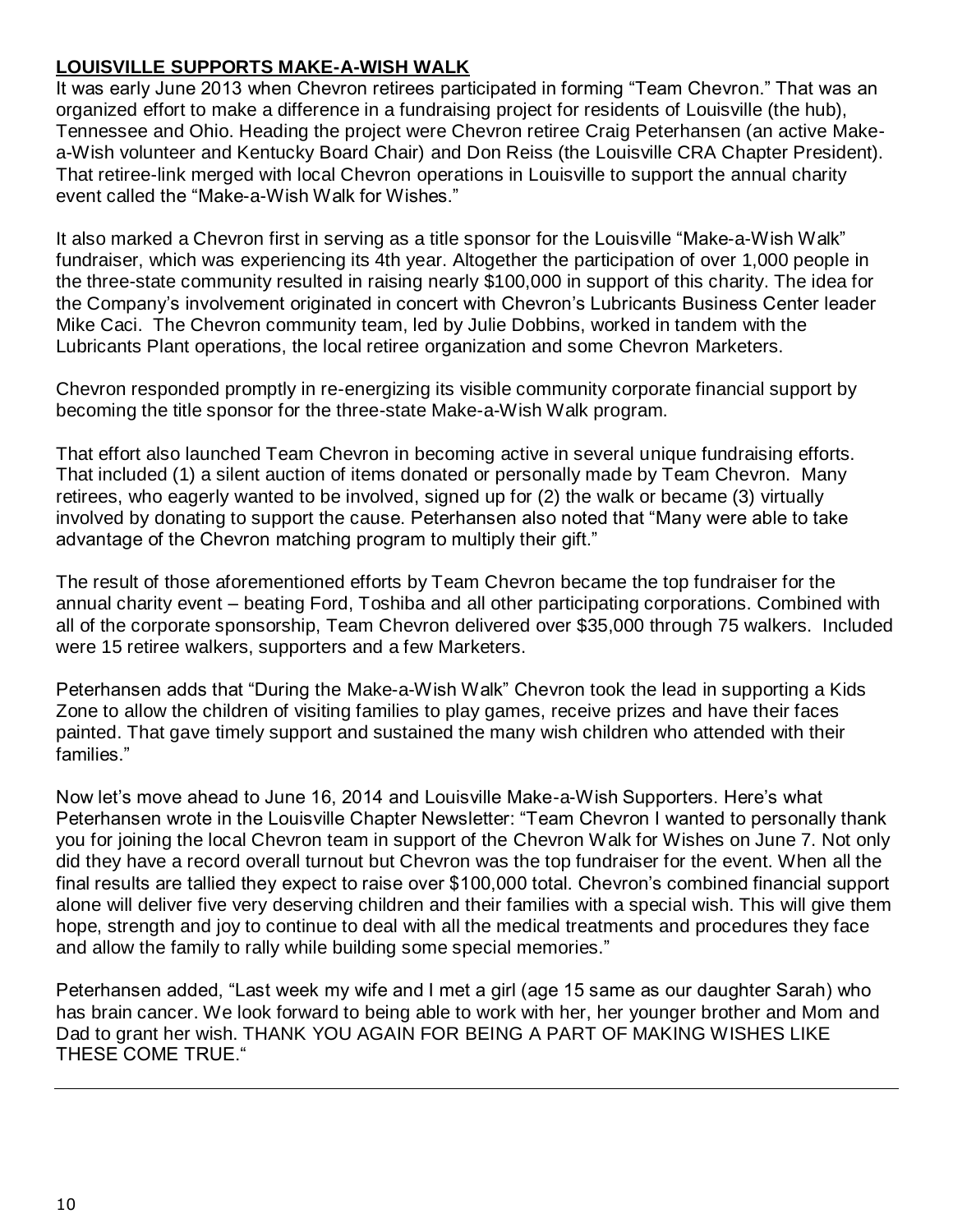## **Benefits Corner** *By Al Horan, Chair, CRA Benefits Committee*

In this article I would like to address Chevron's Open Enrollment for 2015. I would also like to cover what we can expect under the Health Care Reform Act in 2015. Finally, I would like to share with you recent medical findings, and useful health care and financial information that is available from the Federal Government.

## **Our Chevron Health Care Plans**

Chevron will conduct Open Enrollment for 2015 for their Medical and Dental Plans between October 20 and October 31. They expect to mail the Open Enrollment packages to retirees on or about October 8th. The package will

contain a Retiree Open Enrollment Newsletter and an Open Enrollment Worksheet. Some retirees will receive a Medicare Part D creditable coverage notice and your worksheet will indicate if one is enclosed. Medicare participants will also receive Summary of Benefits & Coverage (SBCs) for your plans. (Non-Medicare participants will be able to download their SBCs from Chevron's benefits website – [hr2.chevron.com/retirees](http://hr2.chevron.com/retirees) - or they can request a copy by calling Chevron's Service Center at 1-888-825-5247.) The SBCs for non-Medicare retirees will comply with the required government format specified under the Health Care Reform Act. The format for Medicare retirees will be the same as last year since the Medicare plans are not required to use the standard format specified for non-Medicare Plans.

Chevron also advised that they do not expect significant changes to the benefit provisions of the Plans, excluding PPO Option 3 for non-Medicare retirees, nor do they expect any change in eligibility requirements to join a Chevron Plan. PPO Option 3 will be discontinued and replaced with a High Deductible Health Plan (HDHP). (Details will be contained in the Open Enrollment Package.) Further, at this time member contributions for 2015 have not been made available to us. However, we should remember that member contributions are a function of claims experience and the Company's contribution. (Chevron's maximum annual increase in their contribution is 4%). Under the Health Care Reform Act, a premium refund may be provided to a HMO plan if the insurer does not spend 80% to 85% of premiums on the direct care of patients, including efforts to improve the quality of their health. Insurers are required to rebate excess premiums if they fail to meet these standards. Chevron reported that none of their HMO plans generated a refund for 2014. It should be noted that this provision of the Health Care Reform Act does not apply to Chevron's non-HMO Medical Plans because they are self-insured.

In deciding which Plan to join for 2015 you may wish to consider the following: (a) the state of each participant's health; (b) the amount of medical care you each received over the last 12 months; (c) any anticipated medical care each of you expect to receive in 2015; and (d) each participant's age since there is a greater chance of unexpected medical problems at advanced ages. In doing your review you may wish to consider that, to the extent you are eligible, Chevron's Medicare Plus Plan provides the maximum level of benefits for Medicare participants and Chevron's Option 1 Plan provides the maximum level of benefits for non-Medicare participants. (These two plans also have higher premiums than the other Chevron plan options.) Please note, Chevron mentioned that during Open Enrollment generally only about 10% of participants change their coverage. If you decide that you are satisfied with your existing coverage you need not do anything. With the exception of PPO Option 3 enrollees, you will be automatically reenrolled in the same Plan for 2015. If you are currently enrolled in PPO Option 3, you will automatically be enrolled in the new HDHP. Lastly, if you haven't already done so we strongly encourage you to make arrangements with Chevron's Service Center to have your monthly premiums automatically deducted from your bank account.



Al Horan, Benefits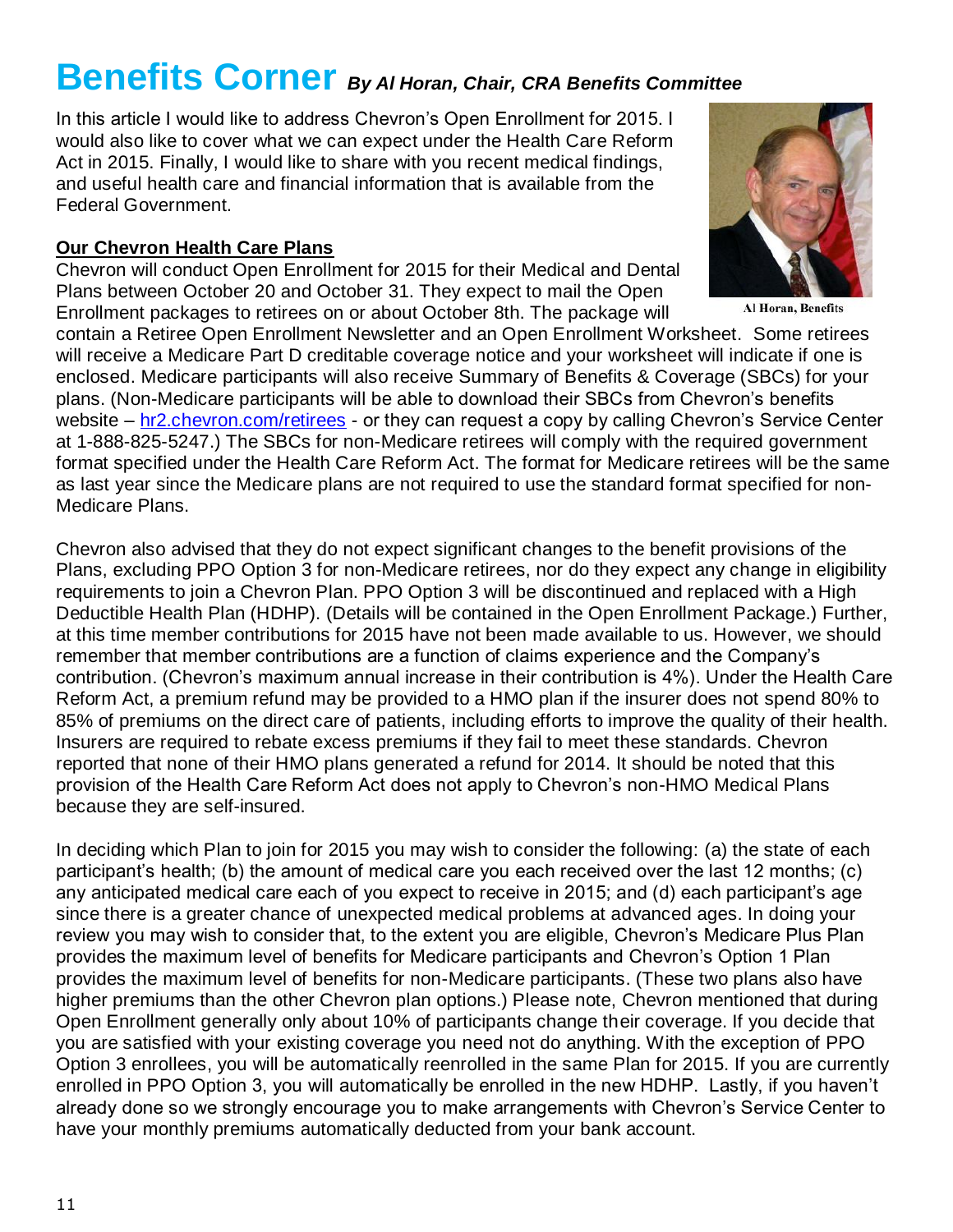## **Government Insurance Exchanges**

Just a reminder starting in 2014 individuals were eligible to purchase medical insurance through an Insurance Exchange, provided they were not covered by Medicare. The Exchanges offer a full array of health insurance products. Exchanges exist a both the Federal level and State levels. Currently, there are approximately 7.3 million individuals who enrolled as a result of the Health Care Reform Act. Approximately 85% of these individuals receive subsidies in the form of tax credits. As many insurance professionals expected, some individuals will see a sizeable increase in their premiums starting in 2015. Anyone who has coverage through an Exchange should consider explore alternative coverage to be sure that they have the best arrangement before agreeing to renew their existing coverage.

Individuals will be able to purchase medical coverage through an Exchange for 2015 starting November 15 and ending February 15, 2015. For enrollments that take place by December 15, coverage will be effective January 1, 2015. Later enrollments will have delayed effective dates. A delayed effective date could result in a break in coverage.

For Chevron non-Medicare retirees, an Exchange is an alternative way of purchasing health insurance for themselves and their eligible dependents. If coverage is purchased through an Exchange, Chevron will not contribute towards the cost of the insurance. Also, they may not cover their eligible dependents under a Chevron Plan while they are covered by another health insurance plan. However, the retiree should be able to reenroll in a Chevron Plan during a future Open Enrollment period. Finally, if the retiree should die while not covered by a Chevron Plan their dependents will not be able to rejoin a Chevron Plan in the future.

For information about the availability of health insurance through an Exchange, please phone the Health Insurance Marketplace. Their phone number is 1-800-318-2596 and they may be reached 24/7. Assistance may also be obtained from a Navigator who is an individual or organization that is available to help individuals determine which health insurance coverage will best satisfy their needs. Navigators are sanctioned by the Federal and State government agencies, e.g. State Insurance Departments in collaboration with Insurance Exchanges.

## **Tips and Helpful Information**

I recently came across the following information which appeared in a current AARP publication. I thought that I would share it with you.

**Niacin:** "For 50 years, doctors have recommended high doses of the B vitamin niacin to lower cholesterol and help improve heart health. But two large studies show that niacin not only doesn't reduce deaths from heart disease, it puts patients at risk for serious side effects, including infections and diabetes. 'This is no longer a drug for routine use,' says Northwestern University preventative cardiologist Donald Lloyd-Jones." If you are taking niacin you may wish to discuss its continued use with your physician.

**Arthritic Knee Pain:** "Walking is the best and easiest way to avoid or reduce arthritic knee pain. Now a new study from Boston University suggests you need only 6,000 steps a day – about 60 minutes of walking – to stay fit to move as you age. Haven't been active? Even 3,000 steps a day can help mobility." Before undertaking this regimen you should consult your physician, if this would represent a significant change in your life style.

**Alzheimer Prevention:** In a two year study conducted by researchers in Finland and Sweden, it was concluded that participants who improved their diets, exercised their bodies and minds more, engaged in social activities and managed their heart risk factors did significantly better on memory tests, complex thinking, problem solving and other aspects of brain health.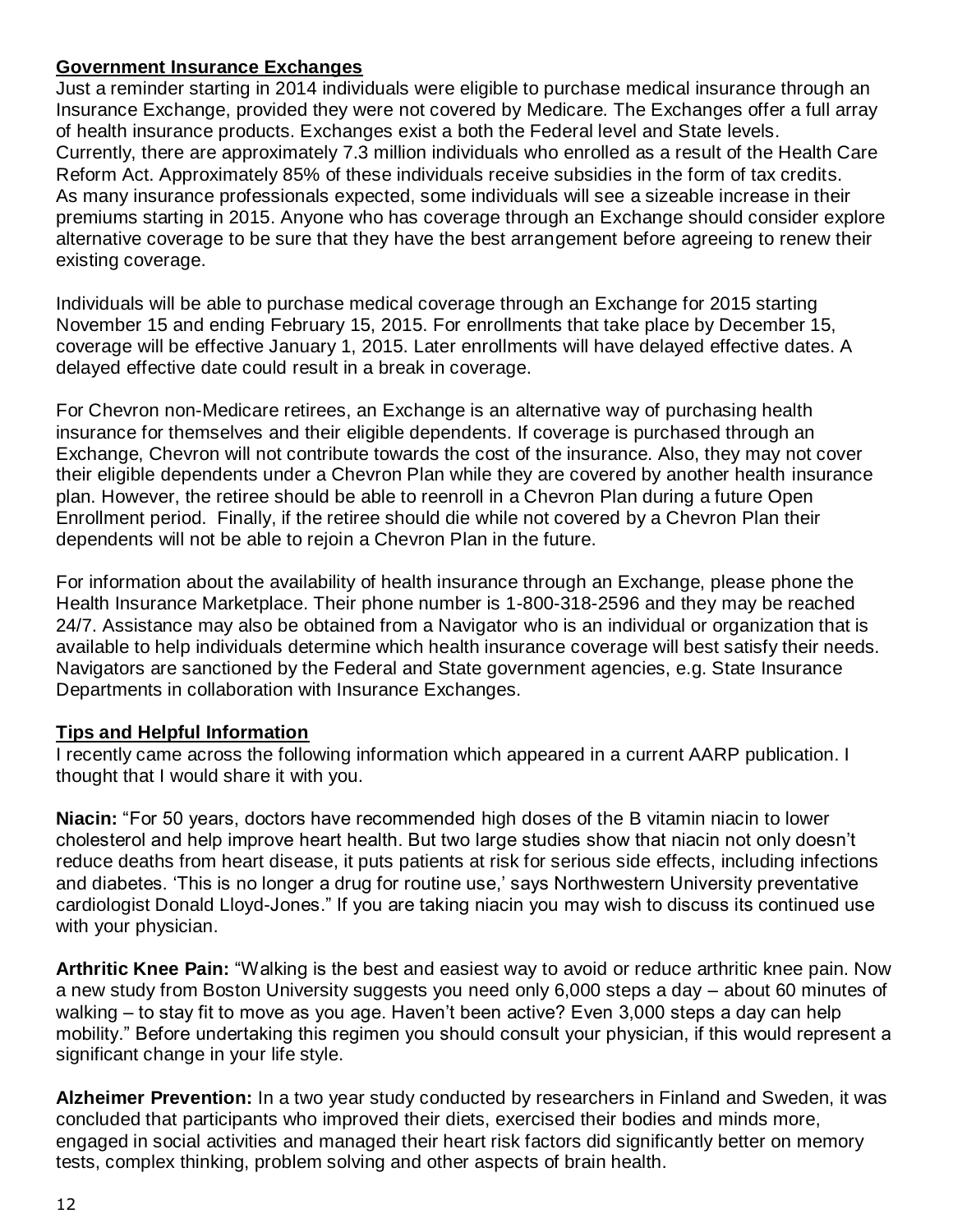**Fasting:** "Scientists now say there's no reason for patients to fast for six to eight hours before testing for cholesterol levels. A New York University School of Medicine study finds that nonfasting readings are just as accurate as fasting ones." Irrespective of the opinion of the scientists, you should be guided by your physician's advice if you are scheduled for a cholesterol test.

In addition to the above material, I recently became aware that the Federal Government offers a free "Family Caregivers Kit" that provides a caregiver with useful financial and health care information. The Kit includes brochures and booklets that deal with medications, health scams, consumer protection, financial exploitation, and managing someone else's money. Besides caregivers this information may be helpful to the retiree. To view or obtain a copy of the Kit please visit [Promotions.USA.gov/dearabby.](http://promotions.usa.gov/dearabby)

If you have any questions please let me know.

Al Horan, Benefits Chair: Phone: 972-964-1787 Email: [awhoran@verizon.net](mailto:awhoran@verizon.net)

## Walt Roessing **Frank Coe** [wlroessing@cs.com](mailto:wlroessing@cs.com) [fcoe@usa.net](mailto:fcoe@usa.net) 858.597.1777 281.565.9813

ENCORE EDITOR: COMMUNICATIONS CHAIR:

The Chevron Retirees Association is not a subsidiary of Chevron Corporation but an independent organization of retired employees of Chevron or its predecessor companies.

© 2014 Chevron Retirees Association. All Rights Reserved.

### Encore In Memoriam: **April-June 2014**

*As reported by Chevron during this period*

**Amoseas**

(No deaths reported)

#### **Caltex**

Danza, Joseph Peter., Ret. 1994 Hetherington, Margaret E., Ret. 1982 Moore, Lawrence J., Ret. 1989 Parker, Kenneth Lewis., Ret. 1981 Sarcone, Nicholas J., Ret. 1977

#### **Chevron**

Anderson, Norman E., Ret. 1991 Andrew, Barbara J., Ret. 1984 Austin, O R., Ret. 1992 Ayer, Stanley E., Ret. 2006 Baer, Monroe ., Ret. 1971 Baker, Barton E., Ret. 1986 Balch, W E., Ret. 1979 Ball, Millard F., Ret. 1985

Barich, Frank J., Ret. 1985 Bauer, Wiaczeslaw ., Ret. 1986 Baxter, Ralph R., Ret. 1991 Baxter, C E., Ret. 1981 Brandt, C F., Ret. 1986 Burt, Thomas N., Ret. 1989 Busley, J R., Ret. 1982 Caliga, Charles F., Ret. 1984 Castro, Richard H., Ret. 1992 Clark, J Conrad., Ret. 2004 Collins, William R., Ret. 1988 Cook, Charles G., Ret. 1986 Craner, Philip J., Ret. 1982 Curcio, Robert J., Ret. 1977 Daly, Mary V., Ret. 1977 Dangerfield, Celly ., Ret. 1998 Delsimone, Ernest ., Ret. 1985 Derewsky, Dennis ., Ret. 2006 Dildine, Ernest L., Ret. 1986

Dow, E L., Ret. 1981 Earley, Bennie L., Ret. 1986 Evens, Ronald A., Ret. 1992 Fallis, C C., Ret. 1992 Federlein, Melvin N., Ret. 1977 Felix, Raoul ., Ret. 1975 Follett, Robert P., Ret. 1998 Frye, W L., Ret. 1987 Gaudio, John W., Ret. 1985 Gazave, Rene L., Ret. 1991 Geser, John J., Ret. 1985 Graff, John T., Ret. 1985 Graham, David P., Ret. 1997 Gray, Dale B., Ret. 1986 Guidry, Harold A., Ret. 1984 Hagler, Michael E., Ret. 1996 Hall, Robert H., Ret. 1991 Hallmark, Ellis H., Ret. 1984 Hammon, John D., Ret. 1981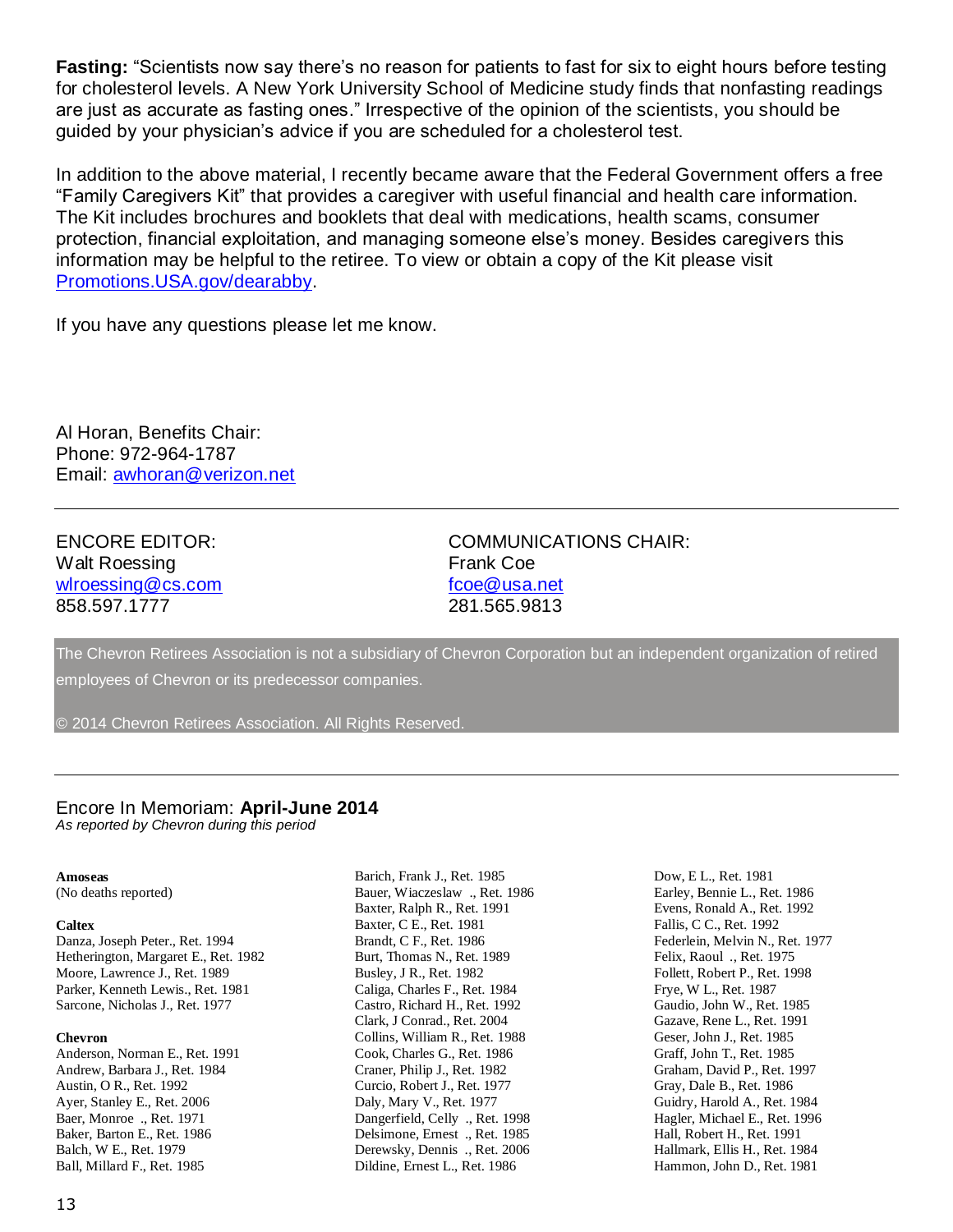Harlan, William D., Ret. 1980 Hartung, Roderick L., Ret. 1996 Hatley, Jimmie R., Ret. 1977 Heavin, Lloyd D., Ret. 1986 Hebert, Jerry B., Ret. 1992 Heisley, Stanley R., Ret. 2007 Hill, Billy G., Ret. 2002 Hunter, George E., Ret. 1999 Inman, Jim W., Ret. 1992 Jobes, Gary A., Ret. 1996 Johnson, Ernest P., Ret. 1982 Jordahl, D M., Ret. 1986 Kanes, Stanley H., Ret. 1985 Kelley, M H., Ret. 1982 Kilpatrick, Billy J., Ret. 1986 Kitchen, Vincent A., Ret. 1980 Knight, Robert E., Ret. 1989 Knoblock, Kenneth M., Ret. 1985 Koerner, David C., Ret. 1979 Kolombatovic, Igor F., Ret. 1984 Krcmarik, Donald ., Ret. 1978 Kresher, Leslie W., Ret. 1989 Landry, H P., Ret. 1986 Little, Thomas E., Ret. 1986 Locy, Larry L., Ret. 1995 Long, Melvin D., Ret. 1977 Long, Dean J., Ret. 2003 Mahaffey, Alan D., Ret. 2005 Mann, Richard C., Ret. 1992 Marchington, Ronald S., Ret. 1977 Marcos, Barbara J., Ret. 1992 Martin, Richard M., Ret. 1989 Martindale, William C., Ret. 2001 Mattioda, Maurice F., Ret. 1992 Mayer, J F., Ret. 1984 McDaniels, John C., Ret. 1983 McGuffin, Harold D., Ret. 1978 Meday, Horace H., Ret. 1981 Mettenburg, Robert J., Ret. 1986 Michaelsen, R H., Ret. 1990 Miller, G T., Ret. 1981 Mixon, Robert K., Ret. 1992 Murphy, Howard F., Ret. 1983 Nelson, Carma M., Ret. 1999 Nelson, Carol D., Ret. 1990 Norman, Robert L., Ret. 1991 O'Connell, J P., Ret. 1991 Peel, William L., Ret. 1986 Perron, J E., Ret. 1986 Pritchard, Ronald L., Ret. 1992 Purkey, Joseph L., Ret. 1966 Rasmussen, L R., Ret. 2001 Rawls, Odell ., Ret. 1997 Regan, Richard A., Ret. 1986 Reidelberger, S E., Ret. 1986 Robinson, T O., Ret. 1986 Rocher, David E., Ret. 1983 Rosebaugh, W E., Ret. 1984 Saladin, Charles E., Ret. 1981 Sandoval, Ramiro R., Ret. 1998 Sherrod, J P., Ret. 1983 Shryock, Richard H., Ret. 1982 Skene, J M., Ret. 1985 Spencer, F L., Ret. 1989 Stacks, Gerald J., Ret. 1994 Stanley, C E., Ret. 1985 Stanton, Alfred L., Ret. 2004 Stout, Shirley M., Ret. 1980 Strickler, Larry C., Ret. 2008

Swigart, Harold ., Ret. 200 4 Theophilakos, Gus ., Ret. 1986 Tilander, Nathaniel G., Ret. 2009 Varner, Hubert E., Ret. 1985 Ventress, William P., Ret. 1992 Vigil, Robert C., Ret. 2002 Vogel, Arnold L., Ret. 1983 Vollm, Issac F., Ret. 1990 Walker, Bruce H., Ret. 1983 Widmer, Jason E., Ret. 1984 Wilcox, Stanley O., Ret. 1984 Williams, Jack R., Ret. 2012 Wooten, Dorvan L., Ret. 1996 Yonenaka, H S., Ret. 1987

#### **Getty**

Bedell, Walter H., Ret. 1983 Berry, Henry S., Ret. 1983 Carlton, Paul E., Ret. 1984 Dulworth, Robert W., Ret. 2002 Duplantier, Gerald F., Ret. 1987 Durham, Floyd L., Ret. 1999 Fagot, Clarence V., Ret. 1988 Gage, Olbert G., Ret. 1984 Gayle, Richard B., Ret. 1985 Geisz, William J., Ret. 1983 Hansen, Marshall W., Ret. 1982 Harris, Raymond C., Ret. 1982 Herrmann, William ., Ret. 1985 Jones, Clyde M., Ret. 1980 Lisick, Mary M., Ret. 1984 Mather, Walter S., Ret. 1985 McBeath, Paul J., Ret. 1982 McLaughlin, Donald R., Ret. 1987 O'Donnell, Ellen E., Ret. 1985 Offutt, James R., Ret. 2012 Orsak, Leo E., Ret. 1989 Parks, Tex M., Ret. 199 4 Sannutti, Joseph ., Ret. 1984 Sphar, Shelby G., Ret. 1999 Webb, Paul F., Ret. 1988 Whipple, Allan G., Ret. 1993 Whitlock, James L., Ret. 1984 Wicke, Robert H., Ret. 1985 Woods, Harvey O., Ret. 1985 Wooley, William L., Ret. 1983

#### **Gulf**

Addleman, Robert T., Ret. 1985 Alexander, James R., Ret. 1985 Alexander, Richard L., Ret. 1983 Cleveland, Sidney P., Ret. 1983 Collier, Paul E., Ret. 1982 Cortez, Adolfo ., Ret. 1986 Couthran, Donald S., Ret. 1992 Crawford, Lucy R., Ret. 1983 Cummings, Joseph P., Ret. 1992 Dean, Samuel E., Ret. 1976 Demahy, James J., Ret. 1981 Douglas, Gary D., Ret. 1999 Drummond, Robert J., Ret. 1984 Dryden, Frank ., Ret. 1982 Dudt, Albert W., Ret. 1982 Farrell, Leo J., Ret. 1992 Flack, Goldoni E., Ret. 1985 Franks, Charles L., Ret. 1983 Gafford, J B., Ret. 1984 Garrett, John N., Ret. 1983 Gatty, Eugene M., Ret. 1983

Golding, Thurman R., Ret. 1982 Gray, M N., Ret. 1971 Griffin, Dominic B., Ret. 1979 Hall, Thomas F., Ret. 1986 Hamman, Elvie T., Ret. 1982 Harrison, Harry E., Ret. 1982 Hensley, Ronald G., Ret. 1995 Hoce, Mary ., Ret. 1984 Hoskins, Charles L., Ret. 1980 Howard, James E., Ret. 1997 Huff, Betty R., Ret. 1983 Hunter, Nolan B., Ret. 1980 Imgram, Albert G., Ret. 1997 Jacob, Edward J., Ret. 1980 Jacobsmeyer, Raymond G., Ret. 1986 Keil, Lila M., Ret. 1985 Kennerson, Clarence ., Ret. 1984 Kimble, John W., Ret. 1999 Kizziah, Walter A., Ret. 1983 Kloepper, Dean ., Ret. 1985 Knable, Francis E., Ret. 1986 Lambert, Horace D., Ret. 1981 Lee, Johnny L., Ret. 1981 Lonberger, Frank R., Ret. 1983 Louderback, Robert M., Ret. 1986 Lukus, Julia M., Ret. 1979 Mackes, Robert E., Ret. 1979 Malloy, John R., Ret. 1996 Mattei, Charles A., Ret. 1985 Matthews, Evelyn C., Ret. 1983 Mc Auley, Andrew W., Ret. 1983 Mc Gill, Olin Jack., Ret. 1985 McKelvey, Robert O., Ret. 1983 Miller, Lawrence P., Ret. 1987 Mims, Mary T., Ret. 1983 Moran, Frank W., Ret. 1985 Morris, Roy E., Ret. 1983 Motto, Victor C., Ret. 1983 Muir, Frank L., Ret. 1983 Nelson, Robert A., Ret. 1972 Nichols, Alfred B., Ret. 1985 Nietfeld -Hand, Oswalda ., Ret. 1985 Oparnica, Julia ., Ret. 1982 Ordway, Ronald V., Ret. 1982 Paxton, Thomas E., Ret. 1984 Petit, Roland J., Ret. 1982 Phillips, Edwina M., Ret. 1982 Pinell, Claude J., Ret. 1981 Pitts, William H., Ret. 1985 Powell, Helen D., Ret. 1983 Quaid, Terry ., Ret. 1985 Rice, Dicky ., Ret. 1977 Robichaux Jr, Freddie ., Ret. 1981 Roy, John F., Ret. 1980 Sainato, Carl L., Ret. 1990 Sanderfer, Clifton B., Ret. 1986 Schwartz, William E., Ret. 1986 Serna, Marcos ., Ret. 1995 Sharp, Joseph R., Ret. 1999 Shenk, Christophe L., Ret. 1976 Simon, George M., Ret. 1985 Smith, Carl L., Ret. 1985 Sonnier, Jerry R., Ret. 1989 Stenger, William E., Ret. 1983 Stepp, Johnnie R., Ret. 1982 Stofac, Frank J., Ret. 1992 Tallarita, Labo ., Ret. 1985 Thomas, Robert C., Ret. 1986 Van Darlin, Gordon D., Ret. 1994